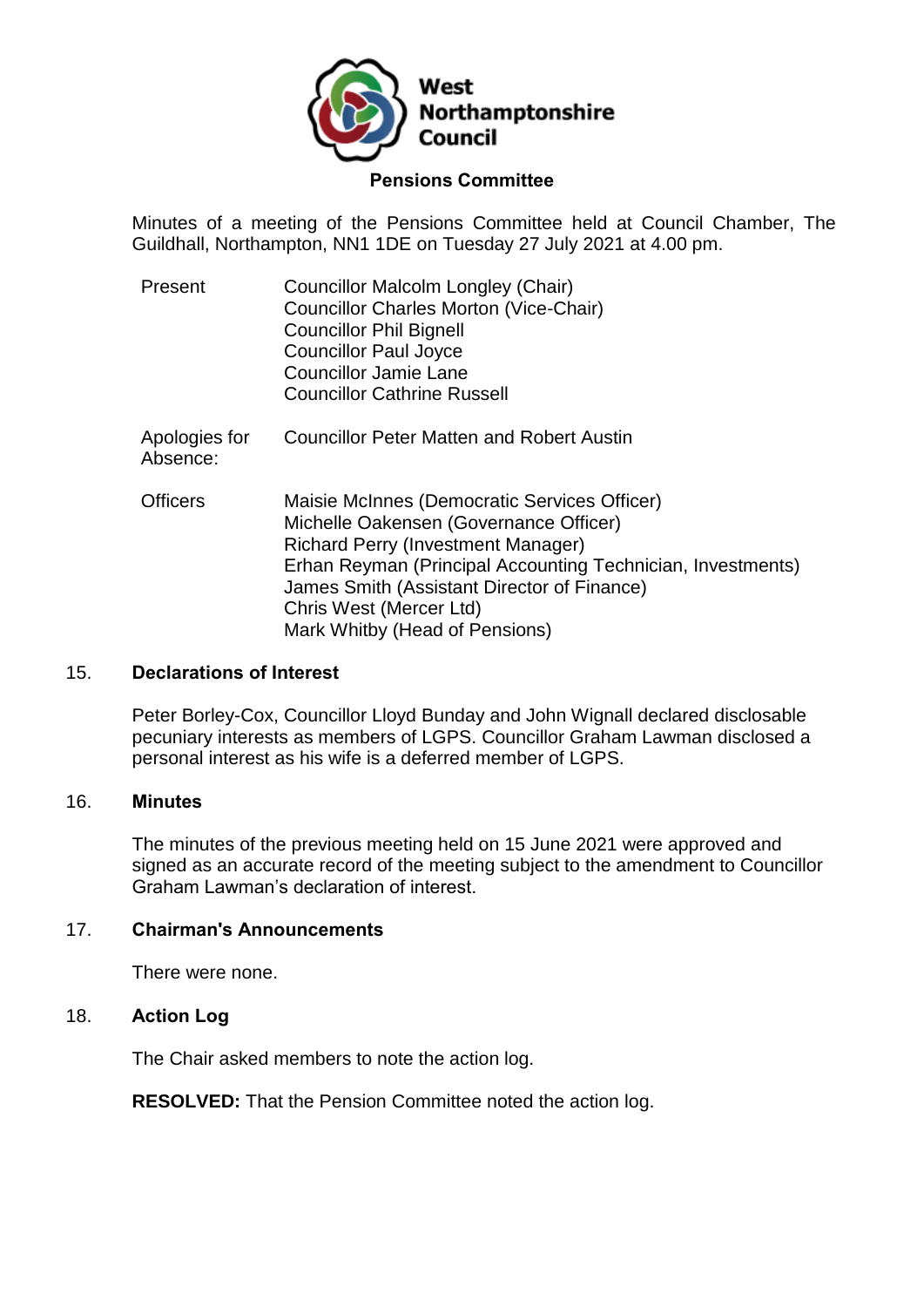## 19. **Internal Audit Report 2020-21**

The Internal Audit Report 2020-21 was presented to the Pensions Committee on behalf of Duncan Wilkinson.

Members discussed the report and any questions would be circulated to Duncan outside of the meeting.

**RESOLVED:** That the Pension Committee considered and noted the findings from Internal Audit work during 2020-21.

# 20. **Governance Policy and Compliance Statement**

At the Chair's invitation, the Governance Officer presented the report and explained that following the move to Unitary on 1 April 2021, West Northamptonshire Council was required to produce a new Governance Policy and Compliance Statement as detailed in Appendix A of the report.

The policy was approved by Full Council in May 2021 and once approved by the Pensions Committee would be sent to the secretary of state for approval.

Members discussed the report and approved the Governance Policy and Compliance Statement.

**RESOLVED:** The Pension Committee approved the Governance Policy and Compliance Statement in Appendix A to demonstrate compliance with Regulation 55 of the Local Government Pension Scheme Regulations 2013.

# 21. **Administering Authority Discretions**

At the Chair's invitation the Head of Pensions presented the report and explained that the Administering Authority Discretions policy required updating the reflect the administering authority name change to West Northamptonshire Council.

Members discussed the report and subject to the removal of 'NCC' in the report, members were happy to approve the report.

**RESOLVED:** The Pension Committee approved the "Administering Authority Discretions Policy" provided in Appendix A to this report subject to the removal of 'NCC'.

# 22. **Annual Report and Statement of Accounts 2020-21**

At the Chair's invitation, the Pension Services Financial Manager presented the report and explained that the draft report was based on guidance issued from CIPFA. The Northamptonshire Pension Fund Annual Report and Statement of Accounts set out the scheme framework, including membership of both the Pension Committee and Local Pension Board; management and financial performance, investment policy and performance. Highlights in the Statement of Accounts noted significant increase